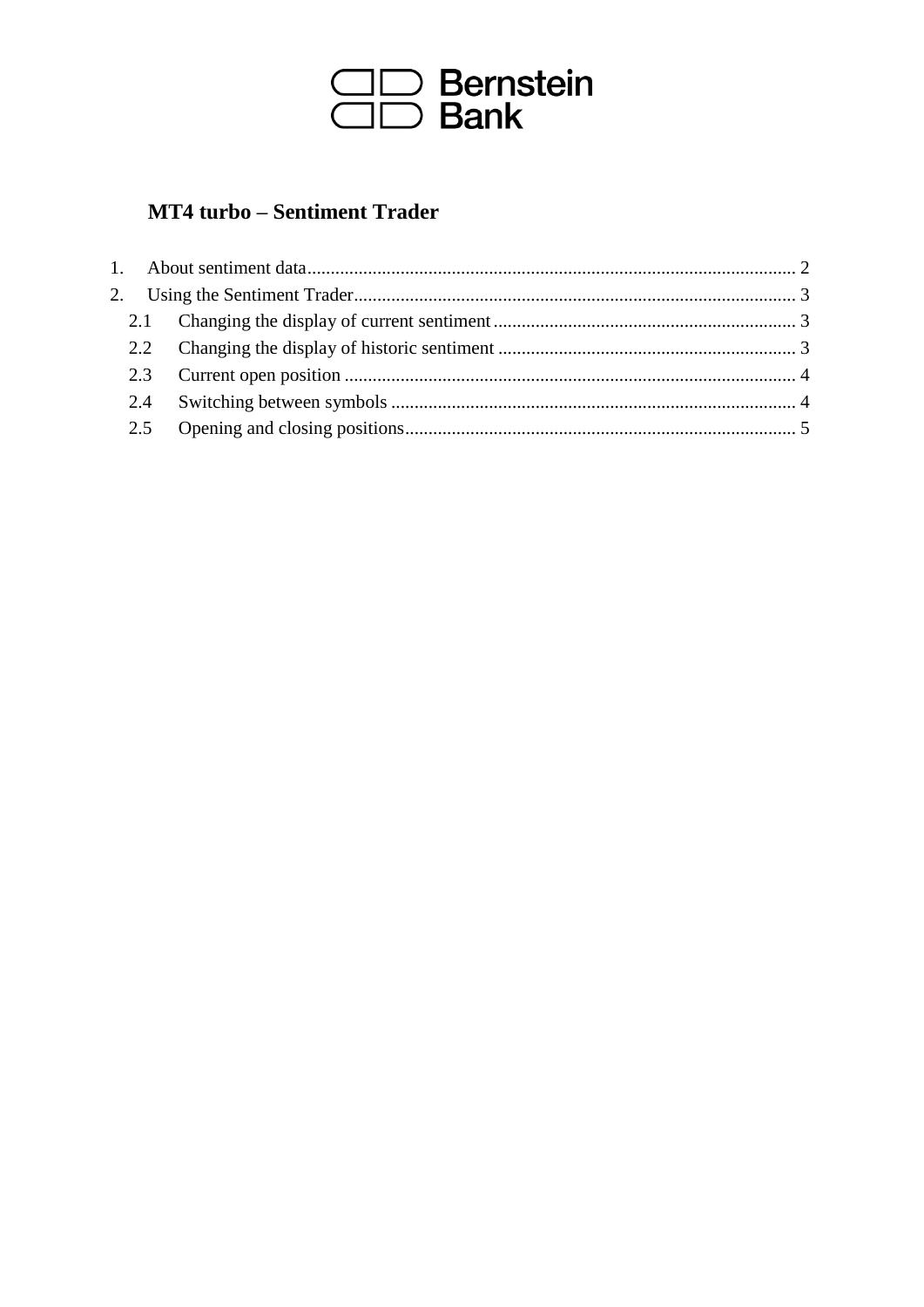

## **1. About sentiment data**

The Sentiment Trader displays information about current and historic long/short sentiment: the percentage of traders who currently have (or had) an open buy or sell position in a symbol.

The figures are *not* technical analysis based on price action. They are calculated from real-money accounts which are being published to www.fxblue.com. For example:

• 5845 real-money accounts publishing to www.fxblue.com have an open buy position in EURUSD, and 2378 accounts have an open sell position. The app will show that the EURUSD sentiment is 71% long.

The list of available symbols is determined by popularity, i.e. the number of people trading them. For example, sentiment data is not available for CADJPY because there are typically too few traders with an open position to calculate a meaningful percentage.

If a trader has multiple open orders in the same symbol, then the sentiment calculation uses a single net figure for the trader's positions. For example, if a trader has an open buy order for 1.5 lots and an open sell order for 0.7 lots, then they are treated as being long.

The sentiment percentage is **not** weighted by volume (because www.fxblue.com has a few users with *very* large accounts and trade sizes). A trader who is long 0.1 lots has the same effect on the figures as a trader who is long 50 lots.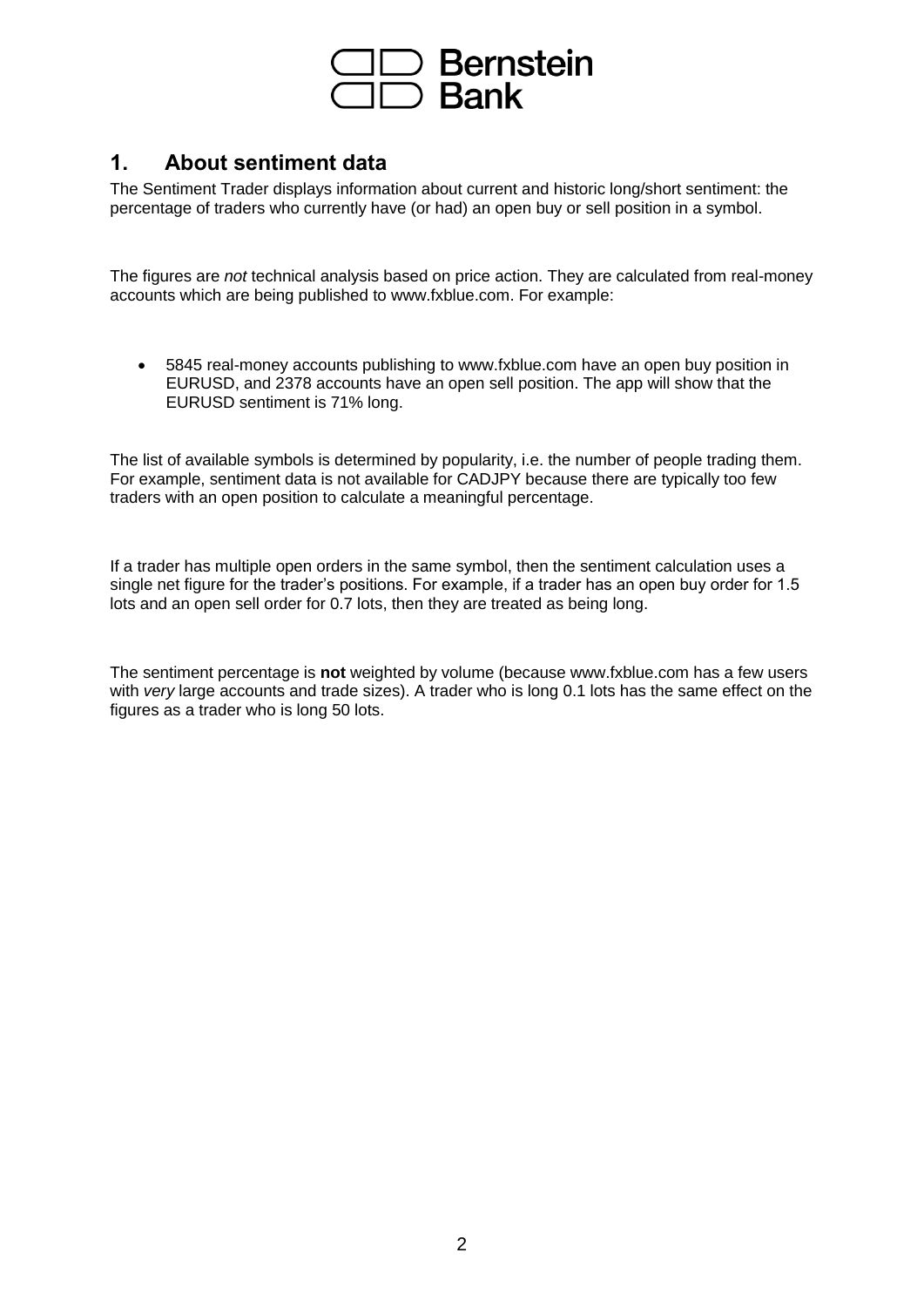

## **2. Using the Sentiment Trader**

The Sentiment Trader shows the current long/short sentiment (25% long in the following example), and a chart of historic sentiment plotted against price action. In the example below, sentiment has remained consistently below 50%, i.e. a majority of traders have been short EURUSD.



### *2.1 Changing the display of current sentiment*

You can change the way that current sentiment is displayed using the pop-up bar in the bottomleft of the chart. There are three options: a dial; a pie chart; and a gauge (the default).



### *2.2 Changing the display of historic sentiment*

You can change the way that historic sentiment is displayed again using a pop-up bar in the bottom-left of the chart: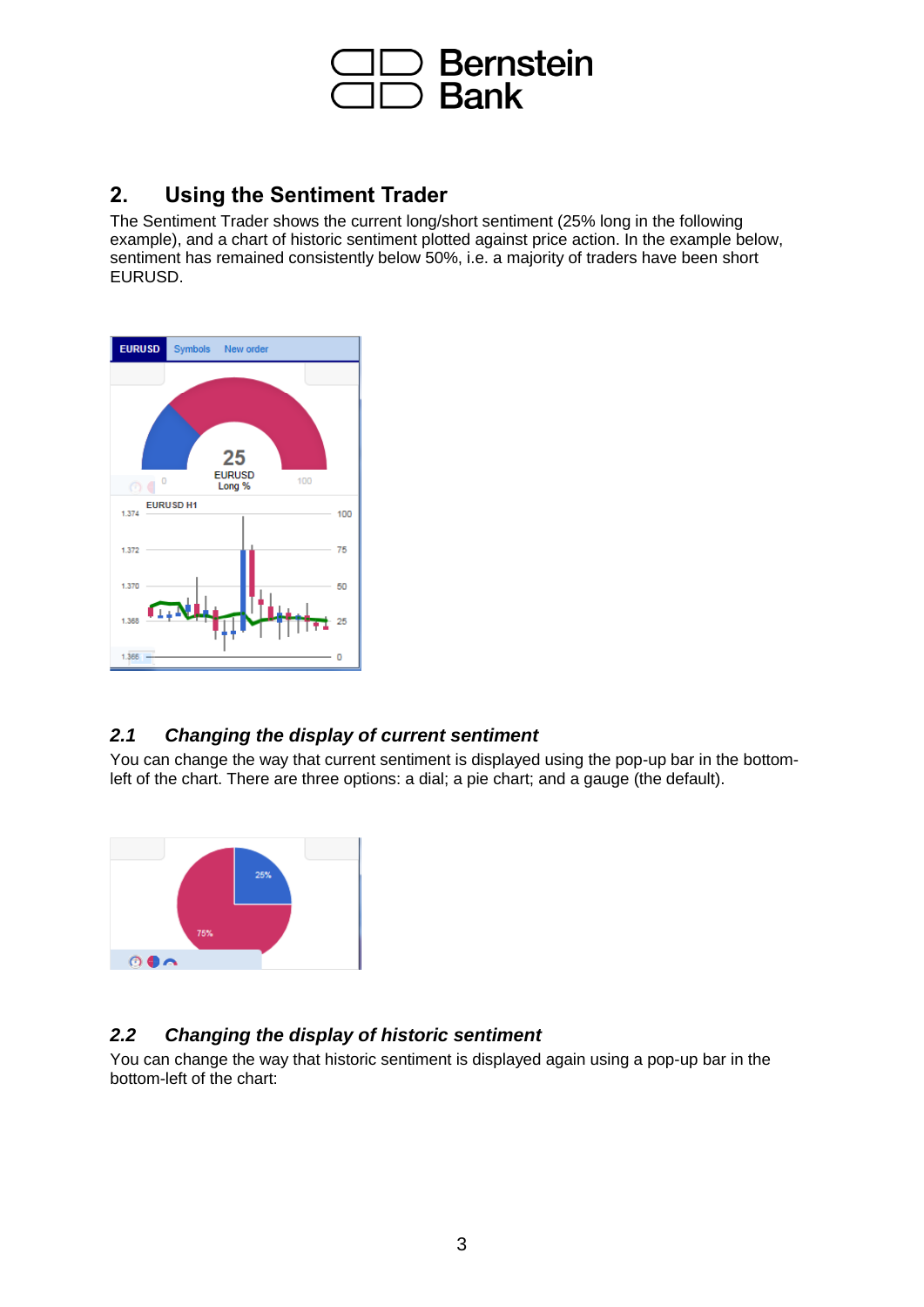



You can choose the timeframe for the historic chart (e.g. M5, H1), and three different types of chart:

- Price candles vs sentiment (the default)
- A line chart of close prices vs sentiment (as illustrated above)
- "Sentiment candles": these show the *range* of sentiment values, rather than just the closing value, within each time bar (M5, H1 etc).

#### *2.3 Current open position*

The boxes at the top of the display show any open position in the selected symbol. In the following example, the trader is long 0.1 lots EURUSD, and the current P/L of that position is a  $\cos$  of  $20.20$ 



### *2.4 Switching between symbols*

You can switch between different symbols using the Symbols tab at the top of the app.

This displays a list like the example below which shows the symbols; the current long/short sentiment as a bar; any open position which you have in the symbol; and the P/L of the open position.

You can switch the main display to a different symbol by clicking on its name in this list.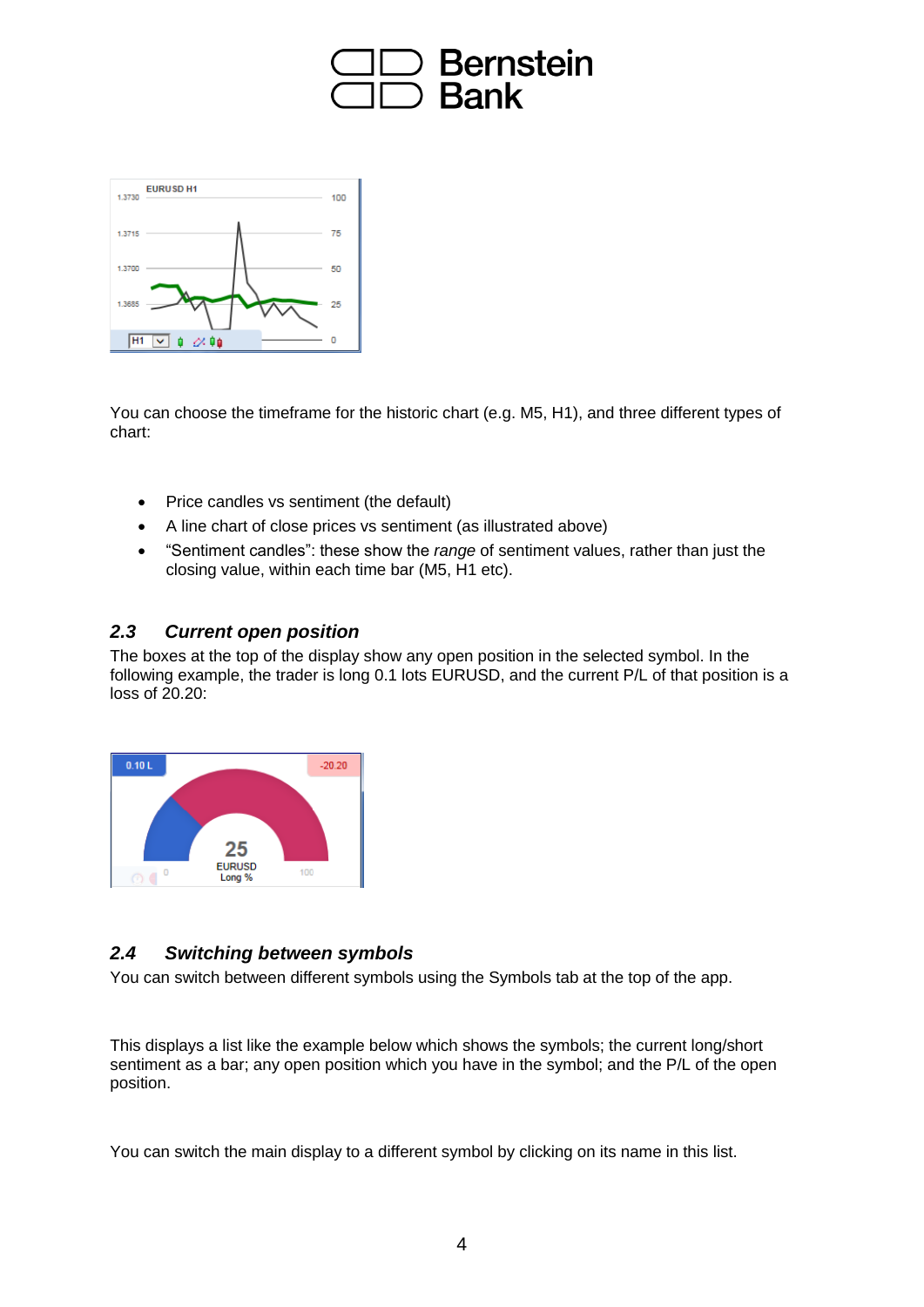

| <b>EURUSD</b> | <b>Symbols</b> | New order |                 |  |
|---------------|----------------|-----------|-----------------|--|
| <b>AUDNZD</b> |                |           |                 |  |
| <b>AUDUSD</b> |                | 0.10S     | $+63.90$        |  |
| <b>EURCHF</b> |                |           |                 |  |
| <b>EURGBP</b> |                |           |                 |  |
| <b>EURJPY</b> |                |           |                 |  |
| <b>EURUSD</b> |                |           | $0.10 L -20.20$ |  |
| <b>GBPUSD</b> |                |           | 15.00 L -23445  |  |
| <b>NZDUSD</b> |                |           |                 |  |
| <b>USDCAD</b> |                |           |                 |  |
| <b>USDCHF</b> |                |           |                 |  |
| <b>USDJPY</b> |                |           |                 |  |
|               |                |           |                 |  |
|               |                |           |                 |  |
|               |                |           |                 |  |
|               |                |           |                 |  |

### *2.5 Opening and closing positions*

[Please note: the order tab is not available on the tradable platform]

You can use the New Order to carry out simple trading actions such as closing an open position or opening a new one.

| <b>Symbols</b><br><b>EURUSD</b>                          | <b>New order</b>                         |  |  |  |  |  |
|----------------------------------------------------------|------------------------------------------|--|--|--|--|--|
| Volume<br>0.10L                                          | <b>Floating P/L</b><br>Close<br>$-20.20$ |  |  |  |  |  |
| <b>EURUSD</b>                                            |                                          |  |  |  |  |  |
| Volume:                                                  | 0.10<br>lots                             |  |  |  |  |  |
| $S/L$ :                                                  | pips<br>v                                |  |  |  |  |  |
| $T/P$ :                                                  | pips<br>v                                |  |  |  |  |  |
| ■ Non-hedging mode (sells close<br>buys, and vice versa) |                                          |  |  |  |  |  |
| Sell                                                     | Buy                                      |  |  |  |  |  |
| 1.36764                                                  | 1.36778                                  |  |  |  |  |  |
|                                                          |                                          |  |  |  |  |  |

The top of the trading form shows any open position in the selected symbol, with a button for closing the position. Below that is a simple form for placing a new buy or sell market order.